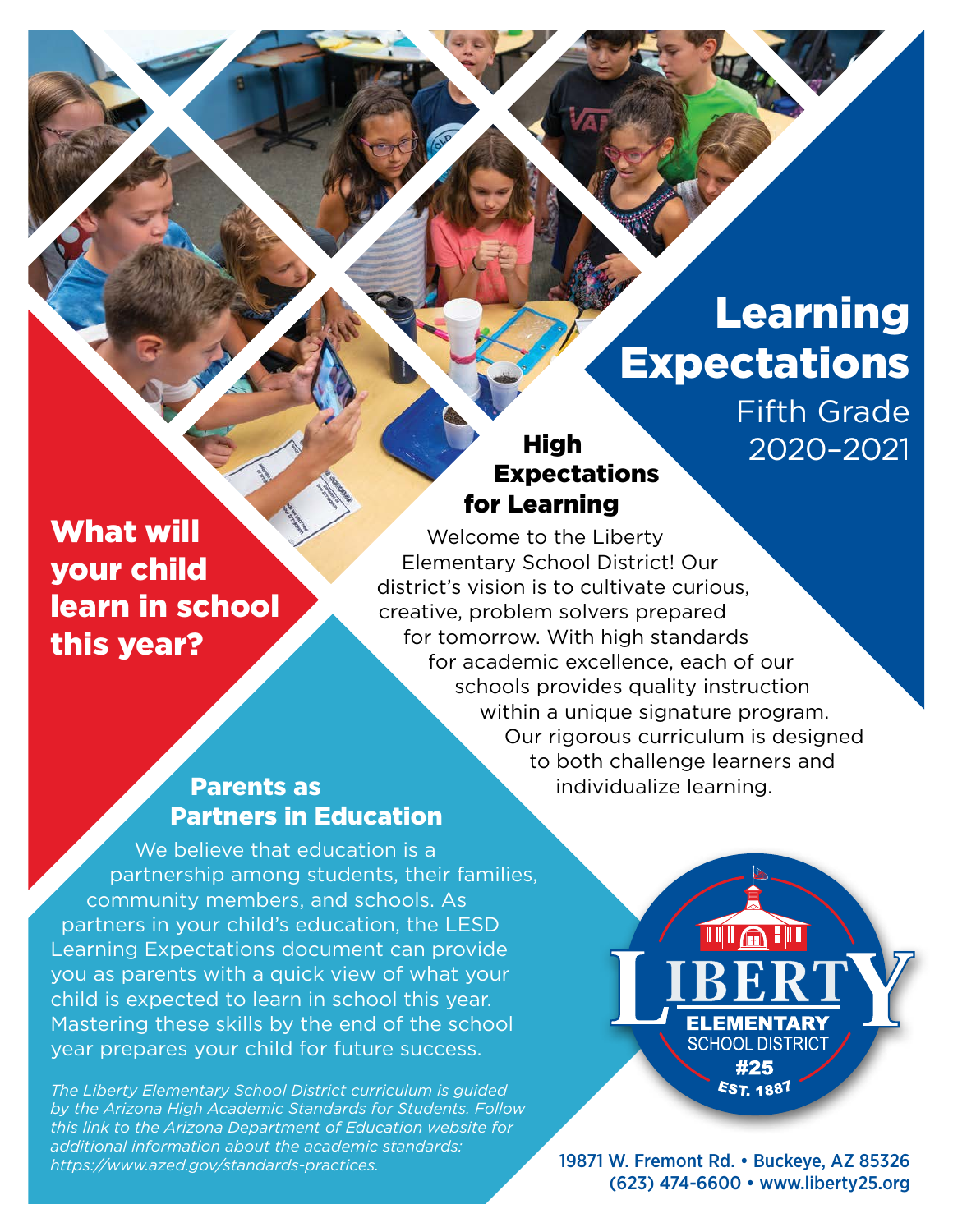

## ELA Fifth Grade Curriculum for Parents

*By the end of the year, students will be able to do the following as it relates to each topic…*

## **Reading**

- Quote accurately from literary and informational text when explaining what the text says explicitly and when making inferences.
- Determine the theme of a story, drama, or poem from details of the text; include how the characters in a story respond to challenges and summarize the text.
- Describe how a narrator's or speaker's point of view influences how events are described.
- $\bullet$  Explain the relationships or interactions between two or more individuals, events, ideas, or concepts in multiple types of informational text.
- Compare and contrast the overall structure (e.g., chronology, comparison, cause/effect, and problem/solution) of events, ideas, concepts, or information in two or more texts.
- Proficiently and independently read and comprehend multiple types of grade-level text.
- $\bullet$  Know and apply phonics and word analysis skills in decoding multisyllabic words in context and out of context.

## **Writing**

- Write narratives to develop real or imagined experiences or events using a variety of narrative techniques.
- $\bullet$  Use the writing process to write opinion, informative and narrative compositions.

 $\bullet$  Use technology to produce and publish writing (using keyboarding skills) as well as to interact and collaborate with others.

## **Speaking & Listening**

- $\bullet$  Engage effectively in a range of collaborative discussions; building on others' ideas and expressing their own clearly.
- Summarize a written text read aloud or information presented in diverse media and formats; summarize the points a speaker makes and explain the reasons and evidence.
- $\bullet$  Demonstrate command of the conventions of Standard English (i.e., grammar & usage, capitalization, punctuation, and spelling.)

## **Vocabulary**

- $\bullet$  Determine the meaning of general academic and domain-specific words and phrases in a text relevant to a grade 5 topic or subject area.
- $\bullet$  Demonstrate understanding of figurative language, word relationships, and nuances in word meanings in literature.

#### Questions?

5

Please contact your child's teacher at any time with questions regarding the curriculum, and be sure to attend conferences with your child's teacher in both October and January.